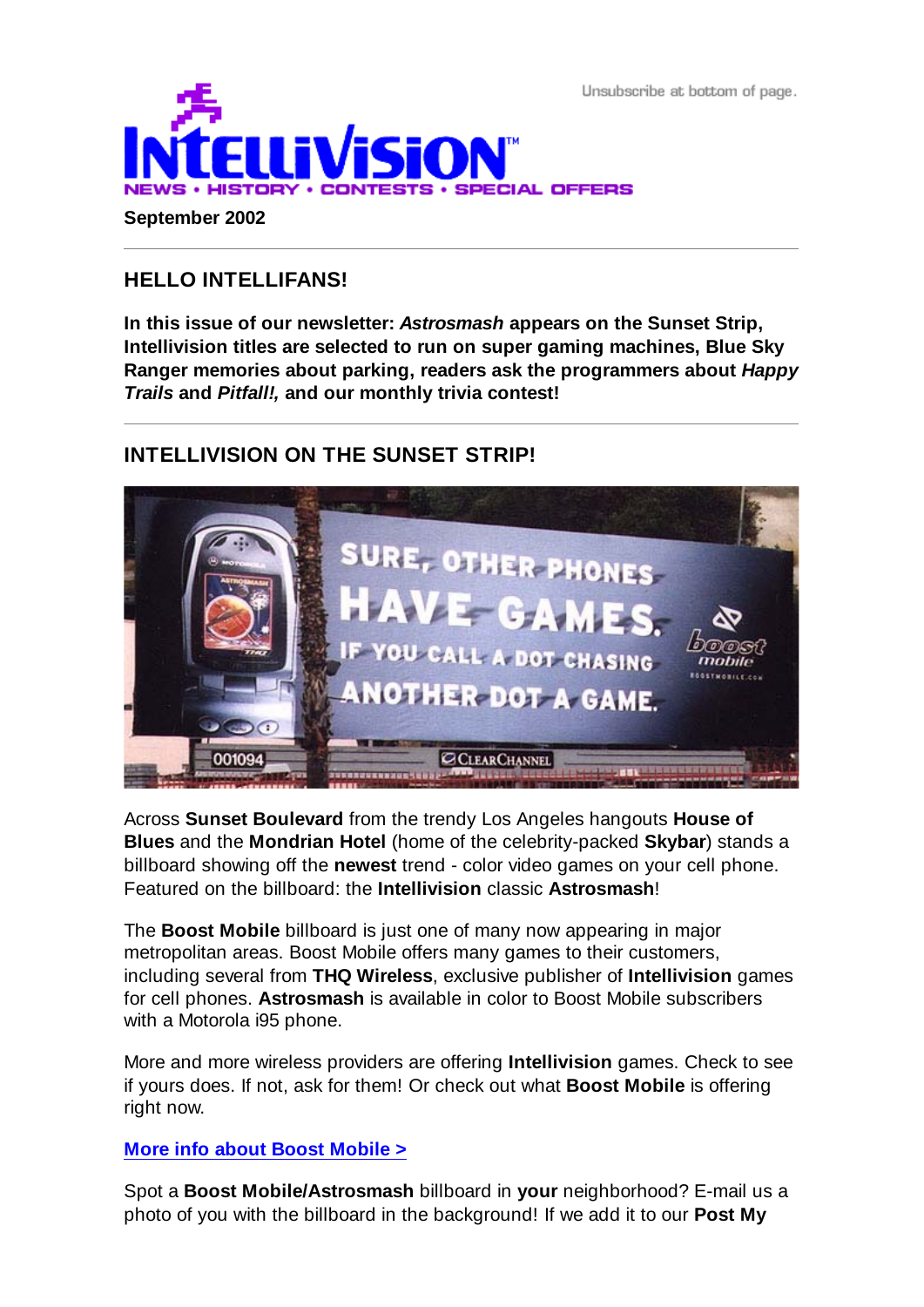## **Post My Mug >**

## **THE BEST OF 1982 MEETS THE BEST OF 2002**



Since 1996, **Alienware Corporation** has been manufacturing PCs optimized for uncompromising gamers. Everyone from **Tech TV** to *Rolling Stone*, *PC Gamer* to **Playboy** has raved about Alienware's screaming-fast, fully tricked-out desktop and laptop computers.

Their motto: "Build it as if it were your own."

And once they've built it, they load on *Intellivision Lives!* It's now standard on all **Alienware** game machines.

Why would **Alienware** make standard a collection of games with primitive sounds and graphics on machines with the latest sound and graphics capabilities?

Maybe it's because uncompromising gamers know that when you get down to it, it's the **gameplay** that counts. And as exciting as many of today's cutting-edge titles are, especially



when played on a top system from **Alienware**, sometimes it's fun to go back to the basics.

**Check out the cool desktops and laptops from Alienware >**

Of course, you don't **have** to have a state-of-the-art PC to play our *Intellivision Lives!* and *Intellivision Rocks* collections. They'll probably run just fine on the PC you have right now. You can get them from our **Retrotopia** online store.

**Get** *Intellivision Lives!* **and** *Intellivision Rocks* **>**

# **INTELLIVISION LORE FROM THE FILES OF THE BLUE SKY RANGERS:**



# **NO PARKING**

(Note: the key player in this story has asked that we not tell it. Well, we think it's too good to keep under wraps. So instead, we've changed the guilty party's name to **Mike McGuffin**. All other names are real.)

In 1982, **Mattel Electronics** moved into a converted warehouse one block south of Mattel headquarters in Hawthorne, California. Hiring was going on at a furious pace; soon, the building's parking lot was overflowing. People got creative about jamming cars into unmarked spaces along fences and walls, but before long the city's Fire Marshall put an end to that. Mattel announced that parking would be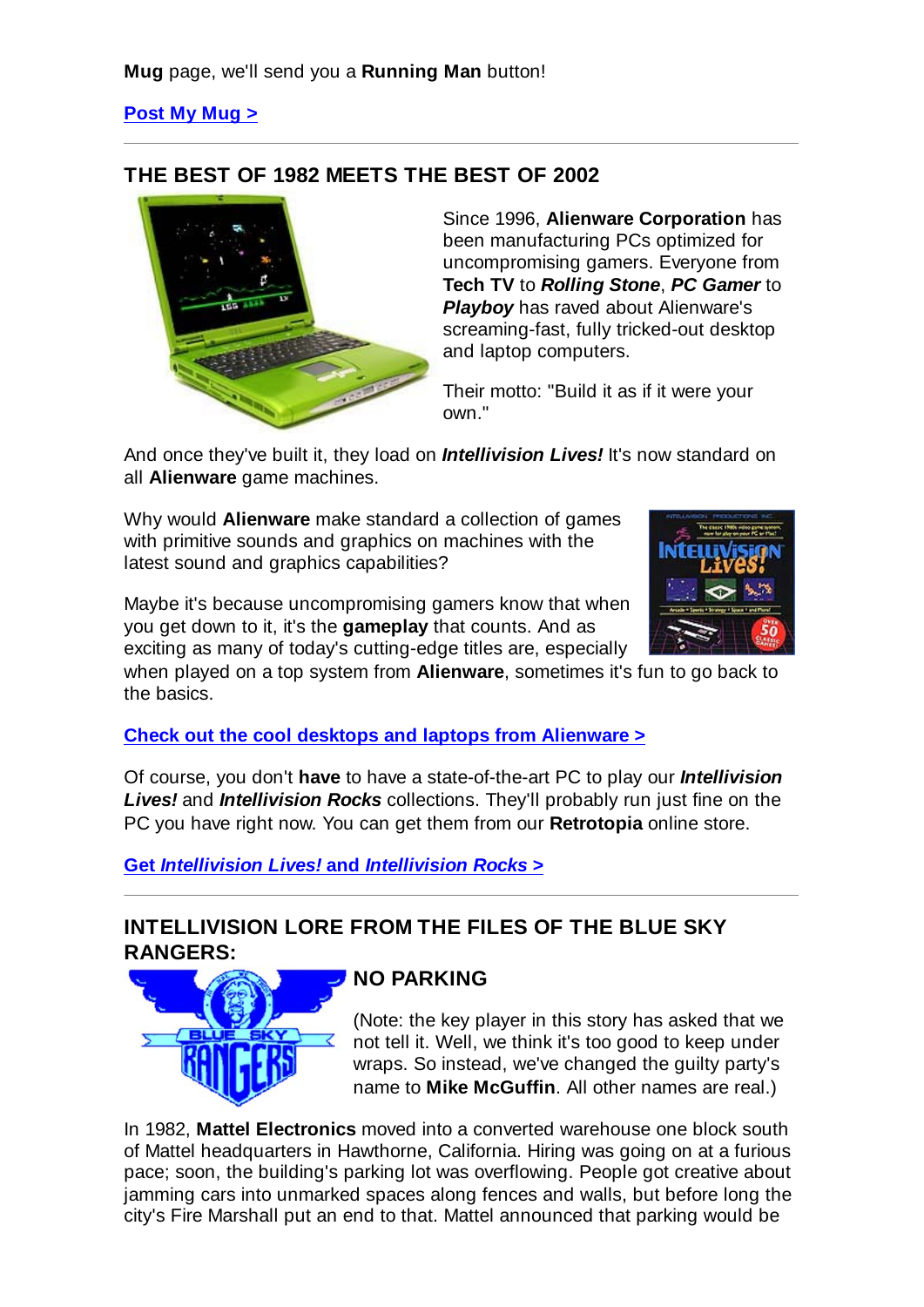strictly monitored and enforced.

All of the spaces were usually gone by eight in the morning. Many of the Intellivision programmers, who were pretty much allowed to set their own hours, didn't arrive until nine or ten. They were forced to park in an auxiliary



lot down the street. Of course, there was an "Executives Row," a dozen or so reserved parking spaces right next to the Mattel Electronics building stenciled with the names of the vice presidents and senior vice presidents.

One afternoon, **Manager Mark Urbaniec** was arriving at work after a dental appointment. He knew the parking lot would most likely be full, but decided to take a spin through just in case a space was free. He spotted an opening down toward the end of Executives Row. He hoped it was an unreserved space, but when he got there, he saw the stenciled name "McGuffin." Mark moved on, finally parking in the lot down the street.

On the walk over to the office, Mark thought about the name "McGuffin." He didn't know any executives named "McGuffin." The only "McGuffin" he knew was **Mike McGuffin**, one of the programmers.

In his cubicle, he went through the company phonebook. Mike was the only McGuffin listed. Mark checked Mike's cubicle - Mike wasn't in that day.

Mark went to **Director Don Daglow's** office. He passed on his suspicion that **Mike McGuffin** had snuck into the parking lot at night and painted his name on one of the spaces.

Don shook his head. It made sense; Mike never arrived at work before eleven. And reserving himself a place to park sounded like something Mike would do. Don said he'd take care of it.

The next day, Don called Mike into his office. Don said he'd heard a rumor that someone had created a parking space for himself. He really hoped that rumor wasn't true, Don went on, because then he'd have to do something to the perpetrator. Something bad. If this really **had** been done, it had better be **un**done. Fast.

Mike nodded and left Don's office.

The next day, Mark Urbaniec checked the parking space. Mysteriously, a coat of white paint had removed all traces of the name "McGuffin."

**The Blue Sky Rangers' moral of the story:** When stenciling a name on a parking space in the middle of the night, **don't use your own name, Einstein**. A made up name will work just as well at keeping other people out of the space, and it lets you deny all responsibility, even if your car is parked there.

## **ASK THE BLUE SKY RANGERS!**

**Paul R. Meyer** of Peoria, Illinois writes: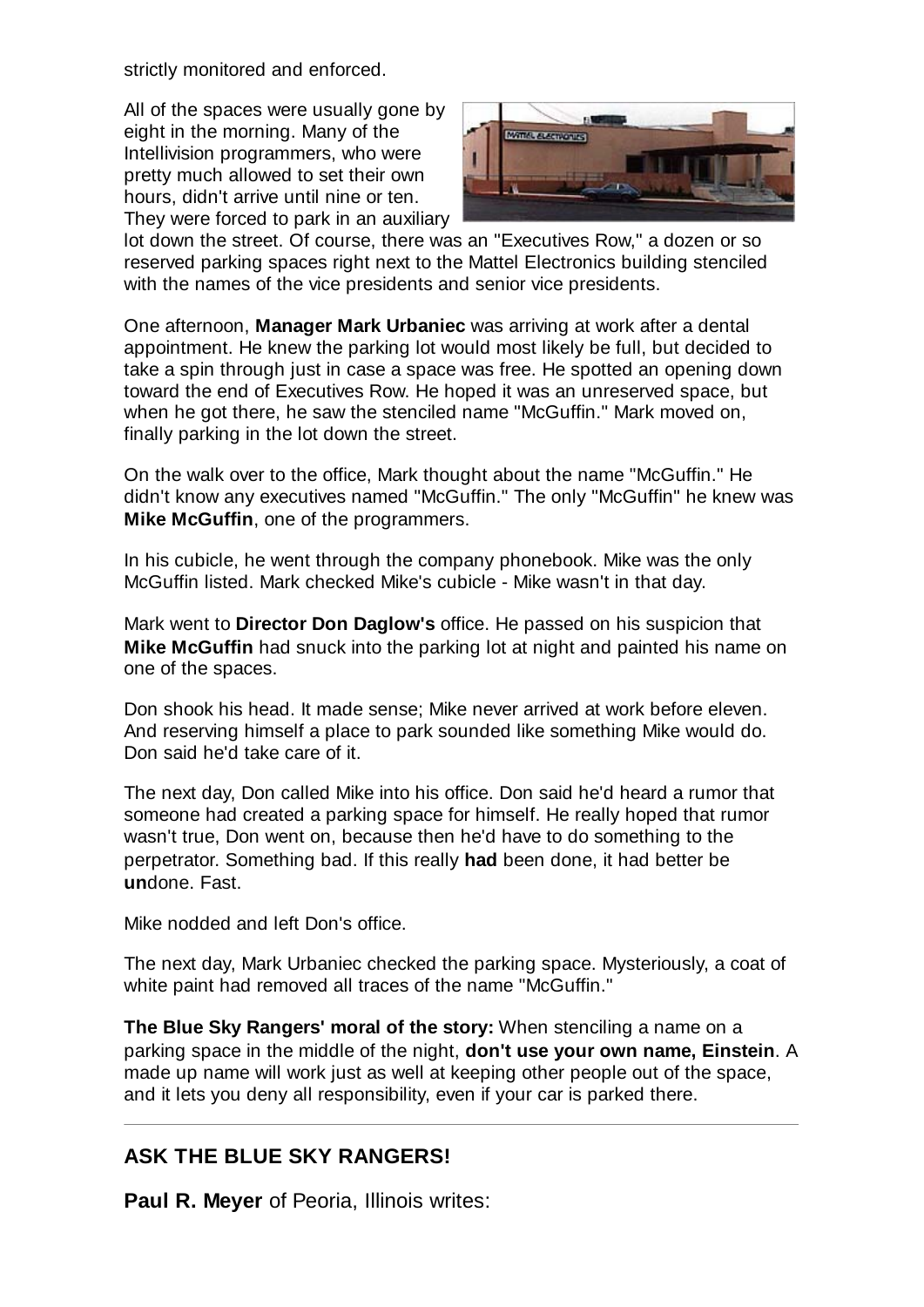I am a huge intellivision fan, always have been and always will be. When I was growing up, nothing made me happier then receiving a new game from my parents for whatever reason. I can still feel the excitement as I used to look at the game box and imagine the hours of adventure, excitement, and frustration I would feel after I began to play this game!



My question refers to *Happy Trails*. I was wondering if there was an end to this game? I haven't played it aggressively for probably ten years, but at that time my roommate and I could get quite a way into it. I remember the game board grows after completion of each level and then it goes back to the two-by-two maze. I think we managed to go through three of these cycles before not being able to go any longer.

I have a question about *Pitfall!* as well. Is there a flow chart anywhere that one could see where in the grand scheme of things you are? When you run through the underground tunnels and resurface, are you resurfacing somewhere on the same level or are you in a completely different place? For example if I climb down a ladder, run through the tunnel and then climb up another ladder, am I fourteen screens down (for example) from where I started or



am I in a whole new level that no matter which way I ran I could never get back to where I started?

Thanks!

**Carol Shaw**, designer of *Happy Trails*, replies:



*If I recall correctly, Happy Trails does not end. It continues to cycle through the different board sizes, as the question mentions, with different mazes. Theoretically, the mazes would eventually repeat when the pseudo-random number generator repeated, but this would take a long time.*

**Carol Shaw** Hope this answers your question.

## **David Crane**, designer of *Pitfall!*, writes:



*I designed Pitfall! as a linear path that loops back upon itself. So, if you had enough time you could remain on the surface and eventually return to your starting point. (This would happen whether you chose to run right or left.) But the game was tweaked so that you didn't have enough time to go that far.*

*The underground chamber can shortcut through the upper path, shortening the total route to allow the game to be completed. You are expected to map out the underground and how it relates to the surface world, and after a bit of mapping most people notice that for each screen you traverse underground you travel past three screens of the surface world.*

*Armed with that information you can map out all the treasures. You have to be careful not to skip over treasures while travelling underground. You have to decide if it is best to come to the surface before or just after a treasure - in the second case backtracking for the pick-up. If you don't use the underground you cannot*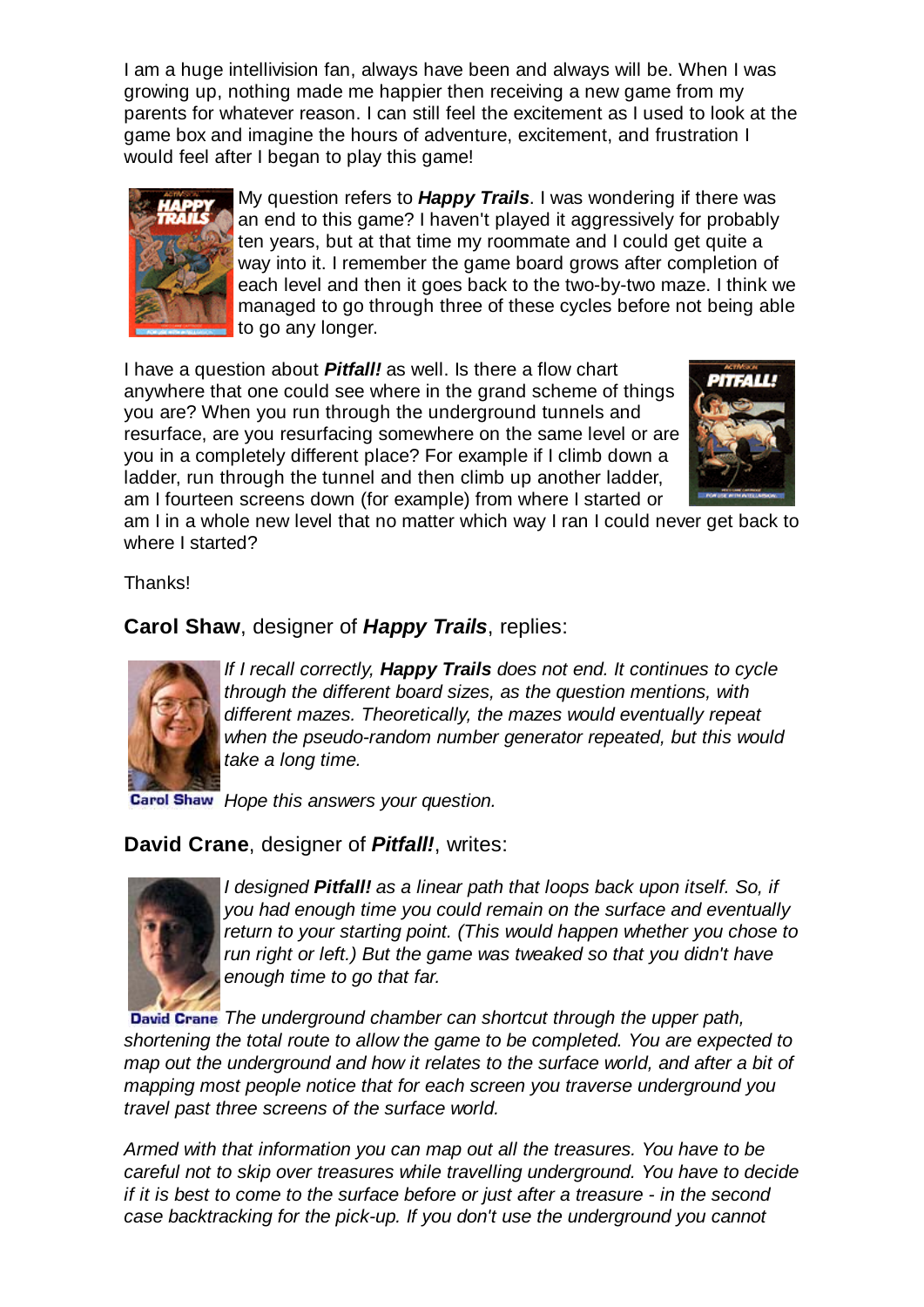*complete the game. And even if you do, most players tried to complete the game with the most time remaining (showing that they found a more efficient path to all the treasures).*

*So, the simple answer to your question is that by going underground you skip three surface screens for every one traversed below, and that each time you surface it is on the same path you left, just further along.*

*Good luck!*

**Get** *Happy Trails* **and** *Pitfall!* **on** *Intellivision Rocks* **>**

**Got a question for the Blue Sky Rangers? Write us here >**

# **THE INTELLIVISION TRIVIA CONTEST!**

Ninety-one of you entered last month's trivia contest. The question:

The 1900 opera *The Tale of Tsar Saltan* introduced what musical theme later heard in an Intellivision game?

Seventy-five of you had the correct answer: "**Flight of the Bumblebee**," heard in *Buzz Bombers*. As many of you realized, the question is actually the answer to a problem talked about in last month's **Intellivision Lore**: when *Buzz Bombers* was released in



1983, no one at Mattel could find when "Flight of the Bumblebee" was written. (There was no World Wide Web back then.)

From the 75 correct answers, the random number generator at http://www.random.org/ selected **Matt Hiner** of Cuyahoga Falls, Ohio, as the winner of an **Intellivision coffee mug**.

Congratulations, Matt! And thanks to all of you for playing!

Now try **this** question:



**The former parking lot of Mattel Electronics is now home to a Toys 'R' Us. In 1984, the standard version of the "I Want to be a Toys 'R' Us Kid" jingle was changed. Why?**

### **Submit your answer >**

(If you have trouble following the above link, or if submitting your answer fails, type the URL http://www.intellivisionlives.com/contest.shtml into your browser and try again.)

We'll pick a random winner from all complete, correct entries received before NOON PDT, SUNDAY, OCTOBER 6. The winner will receive an official **Intellivision Coffee Mug** - just like we use here in the office for serving up steamin' hot java!

### **GOOD LUCK!**